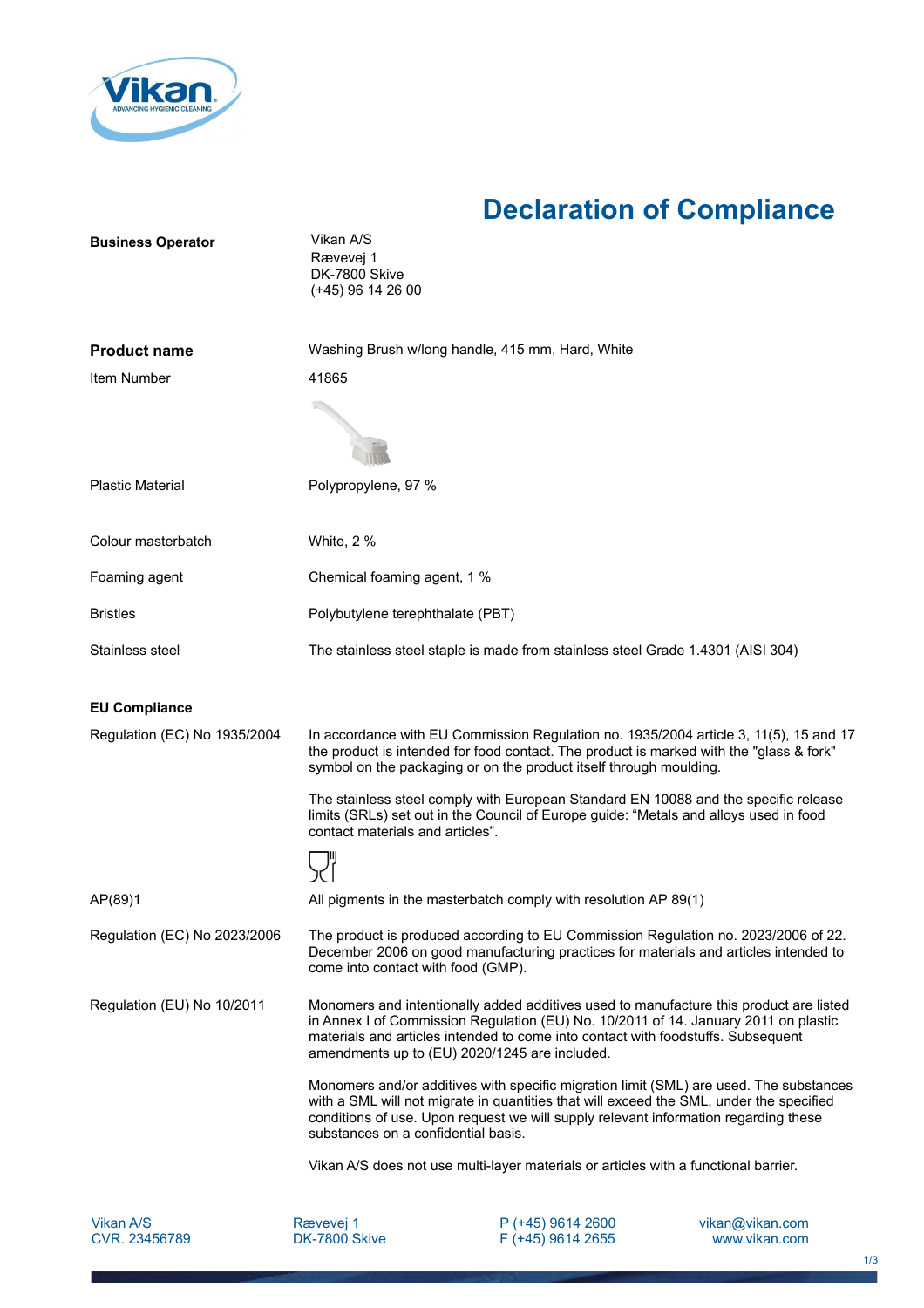

| Regulations (EC) No 1333/2008<br>and (EC) No 1334/2008 | This material contains intentionally added "dual use" additives for which restrictions or<br>purity criteria are in place in accordance with Regulations (EC) 1333/2008 and (EC)<br>1334/2008. Upon request we will supply relevant information regarding these substances<br>on a confidential basis.                                                        |
|--------------------------------------------------------|---------------------------------------------------------------------------------------------------------------------------------------------------------------------------------------------------------------------------------------------------------------------------------------------------------------------------------------------------------------|
| <b>US FDA Compliance</b>                               | All raw materials in this product are in compliance with FDA (Food and Drug<br>Administration in the USA) 21 CFR parts 170 to 199.                                                                                                                                                                                                                            |
|                                                        | The polymers and additives complies with FDA 21 CFR part 174, 175, 176, 177, 178,<br>181, 182, 184, or 186. Additives are cleared according to FDA 21 CFR Part 178 (Indirect<br>food additives), are generally recognised as safe (GRAS), are prior-sanctioned food<br>ingredients, or are cleared on basis of regulations for food additives of before 1958. |
|                                                        | The polypropylene complies with FDA 21 CFR 177.1520 "olefin polymers".                                                                                                                                                                                                                                                                                        |
|                                                        | The PBT bristles comply with FDA 21 CFR 177.1660 "Poly(tetramethylene) terephtalate".                                                                                                                                                                                                                                                                         |
|                                                        | The pigments in the masterbatch are listed under FDA 21 CFR 178.3297 "Colorants for<br>Polymers".                                                                                                                                                                                                                                                             |
|                                                        | The stainless steel in this product is in compliance with FDA (Food and Drug<br>Administration in the USA) Food Code 2013 and is listed in NSF/ANSI 51-2014 on Food<br><b>Equipment Materials</b>                                                                                                                                                             |
| <b>UK Compliance</b>                                   | The product complies with The Materials and Articles in Contact with Food (Amendment)<br>(EU Exit) Regulations 2019 No. 704                                                                                                                                                                                                                                   |
| <b>Danish Compliance</b>                               | The product complies with the Danish consolidation Act no. 681 of 25/05/2020.                                                                                                                                                                                                                                                                                 |
| <b>Japanese Compliance</b>                             | All substances (polymers, monomers and additives) used in Vikan products comply with<br>Article 18(3) of the Japanese Food Sanitation Act and are listed in Tables 1 and 2 of<br>Appendix 1 of the Positive List.                                                                                                                                             |
| <b>Migration analysis plastics</b>                     | Samples of the product, or a similar product made from identical plastic material, have<br>been tested for overall migration according to the test conditions specified in (EU)<br>10/2011, and the article comply with the overall migration limit of 10 mg/dm <sup>2</sup> or 60 mg/kg.                                                                     |
|                                                        | Test conditions for overall migration were OM2 (10 days at 40 $^{\circ}$ C)                                                                                                                                                                                                                                                                                   |
|                                                        | Food simulants used for overall migration were 10 % ethanol (simulant A), 3 % acetic acid<br>(simulant B) and olive oil (simulant D2).                                                                                                                                                                                                                        |
|                                                        | Compliance with specific migration limits, and other restrictions, has been documented<br>through testing, calculation or simulation.                                                                                                                                                                                                                         |
|                                                        | Test conditions for specific migration was 30 min at 80 °C                                                                                                                                                                                                                                                                                                    |
| Max ratio of food contact surface<br>area to volume    | 2.0 dm <sup>2</sup> /100 ml                                                                                                                                                                                                                                                                                                                                   |
| <b>Food contact types</b>                              | The product is suitable for contact with the following types of food under the intended and<br>foreseeable conditions of use:                                                                                                                                                                                                                                 |

Vikan A/S CVR. 23456789

Rævevej 1 DK-7800 Skive P (+45) 9614 2600 F (+45) 9614 2655 vikan@vikan.com www.vikan.com